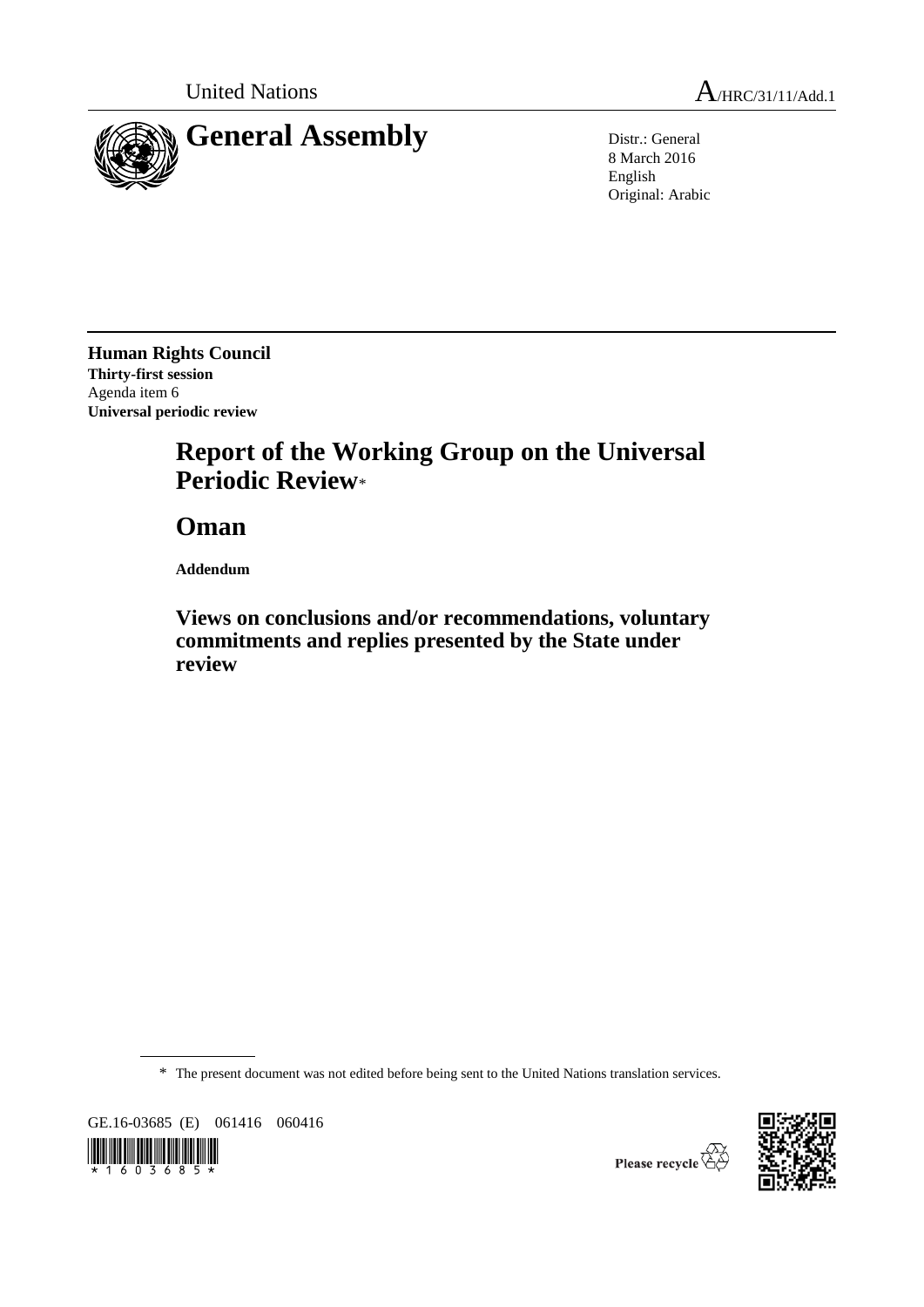## **Introduction**

1. The Sultanate of Oman is convinced that the universal periodic review mechanism plays an important role in developing and consolidating human rights in a context of participation and interaction between States, institutions of the international community and the Human Rights Council. The Sultanate reaffirms its commitment to pursuing efforts to protect and promote human rights in all areas and to participating actively in the Human Rights Council, while at the same time underscoring the importance of respecting different cultures.

2. The Sultanate received 233 recommendations at the twenty-fourth session, all of which were reviewed by a specialized committee composed of a number of governmental institutions, civil society organizations, experts and the National Human Rights Commission. The consultations led to the following conclusions:

- Oman accepts, in full or in part, 169 recommendations. Partial acceptance means that Oman accepts part of the recommendation but does not accept the remainder either because it does not reflect the existing situation or is inconsistent with the Sultanate's policy principles and laws;
- It takes note of 28 recommendations;
- It rejects 36 recommendations, either because they are inconsistent with Islamic Law or with the laws and culture of Oman, because they are premature, for example where Oman is asked to ratify a protocol before it has acceded to the relevant treaty, or because the recommendation does not accurately reflect the existing situation in Oman.
- 3. The positions of Oman concerning the recommendations are set out in detail below:

## **129.1 (accepted)**

The Sultanate will take the necessary measures set forth in the Basic Law of the State to accede to the treaties as soon as possible.

## **129.2 (accepted)**

Oman attaches importance to its accession to the three human rights treaties that it has already approved, as stated in the comment on the previous recommendation. Once the measures to accede to the approved treaties have been completed, the remaining treaties will be studied in the light of national interests.

Oman has hitherto acceded to the following six treaties and protocols:

- The Convention on the Elimination of All Forms of Discrimination against Women;
- The International Convention on the Elimination of All Forms of Racial Discrimination;
- The Convention on the Rights of the Child;
- The first Optional Protocol to the Convention on the Rights of the Child;
- The second Optional Protocol to the Convention on the Rights of the Child;
- The Convention on the Rights of Persons with Disabilities.

During the current session, Oman has also agreed to accede to the Convention against Discrimination in Education.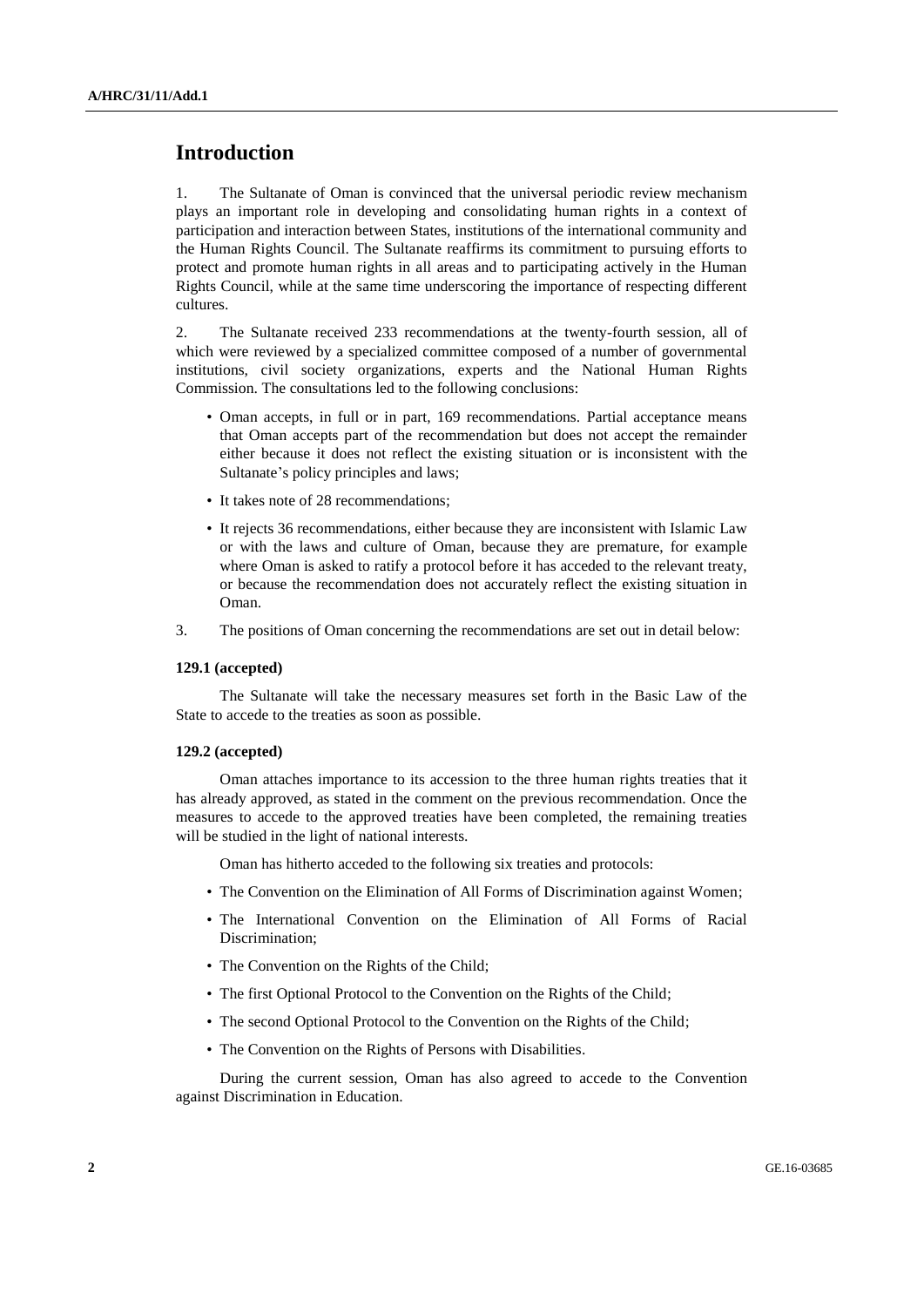#### **129.3 (partially accepted)**

Oman has agreed to ratify the International Covenant on Economic, Social and Cultural Rights, and it is currently considering the possibility of acceding to the International Covenant on Civil and Political Rights. Oman prioritizes accession to treaties on which agreement has been reached and defers consideration of accession to optional protocols, in accordance with public international law which prevents a State from acceding to protocols before it has acceded to the relevant international treaty.

#### **129.4 to 129.11 (noted)**

Further study is required. Oman has agreed to ratify the International Covenant on Economic, Social and Cultural Rights. It is currently considering the possibility of acceding to the International Covenant on Civil and Political Rights and the requirements to be met.

States have the right to exercise their discretionary authority to enter reservations to provisions of the International Covenant on Civil and Political Rights in accordance with their interests.

## **129.12 to 129.15 (noted)**

Oman is currently considering the possibility of acceding to the International Covenant on Civil and Political Rights. Oman defers consideration of accession to optional protocols in accordance with public international law, which prevents a State from acceding to protocols before it has acceded to the relevant international treaty.

## **129.16 and 129.17 (accepted)**

Oman has approved accession to and ratification of the International Covenant on Economic, Social and Cultural Rights.

## **129.18 (partially accepted)**

Oman has approved accession to and ratification of the International Covenant on Economic, Social and Cultural Rights. It will now study the articles to which reservations may be entered in the light of its national interests, which is a right guaranteed to all States that accede to the Covenant.

## **129.19 to 129.25 (accepted)**

See the clarification concerning recommendation 16.

#### **129.26 (partially accepted)**

Oman has approved ratification of the International Covenant on Economic, Social and Cultural Rights. It will now consider the appropriateness of acceding to the Optional Protocol to the Covenant.

#### **129.27, 129.28 and 129.29 (accepted)**

Oman will take the necessary measures set forth in the Basic Law of the State with a view to acceding as soon as possible to the Convention against Torture and Other Cruel, Inhuman or Degrading Treatment or Punishment. It will also study the articles to which reservations may be entered in the light of its assessment of existing national interests, which is a right guaranteed to all States.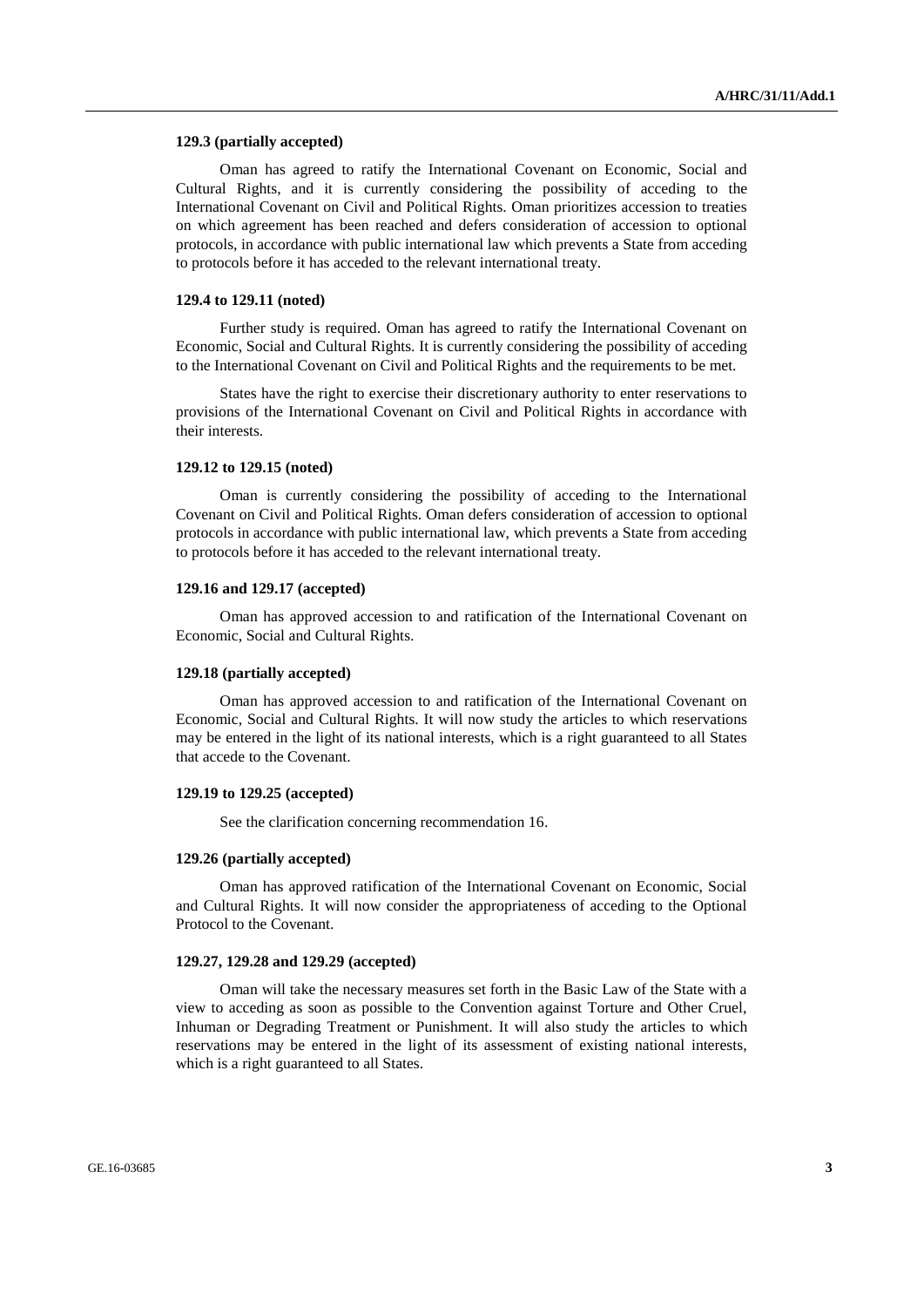## **129.30 to 129.32 (accepted)**

See the clarification concerning recommendation 27.

#### **129.33 and 129.34 (accepted)**

Oman is currently focusing on its accession to the Convention against Torture. It will then consider the possibility of acceding to the Optional Protocol to the Convention.

#### **129.35 (noted)**

Oman attaches importance to its accession to the Convention against Torture. It is deferring consideration of accession to the Optional Protocol in accordance with public international law, which prevents a State from acceding to protocols before it has acceded to the relevant international treaty.

#### **129.36 (partially accepted)**

Oman has agreed in principle to withdraw its reservation to article 15 (4) of the Convention on the Elimination of All Forms of Discrimination against Women and will take the measures prescribed in the Basic Law of the State to give effect to the withdrawal. Oman has already accepted the possibility of undertaking a systematic review of its reservations in light of what it deems to be appropriate and in its national interest. However, it makes no prior commitment to their withdrawal.

## **129.37, 129.38 (accepted)**

See the clarification concerning recommendation 36.

#### **129.39 and 129.40 (not accepted)**

Oman attaches importance to its accession to human rights treaties. It will subsequently consider accession to additional protocols in the light of its interests and the legislation in force.

## **129.41 (partially accepted)**

Oman has already withdrawn all its reservations to the Convention on the Rights of the Child except for the reservation to article  $14<sup>1</sup>$  and it has acceded to the two Optional Protocols to the Convention without any reservations.<sup>2</sup>

## **129.42 (accepted)**

#### **129.43 (noted)**

See the clarification concerning recommendation 39.

#### **129.44 (not accepted)**

There are no migrant workers in Oman, but only expatriate workers<sup>3</sup> who enjoy full rights in accordance with the Labour Code.

<sup>&</sup>lt;sup>1</sup> Pursuant to Royal Decree No. 86/2011.

<sup>&</sup>lt;sup>2</sup> Pursuant to Royal Decree No.  $41/2004$ .

<sup>3</sup> Expatriate workers are workers who come to Oman to work under temporary employment contracts.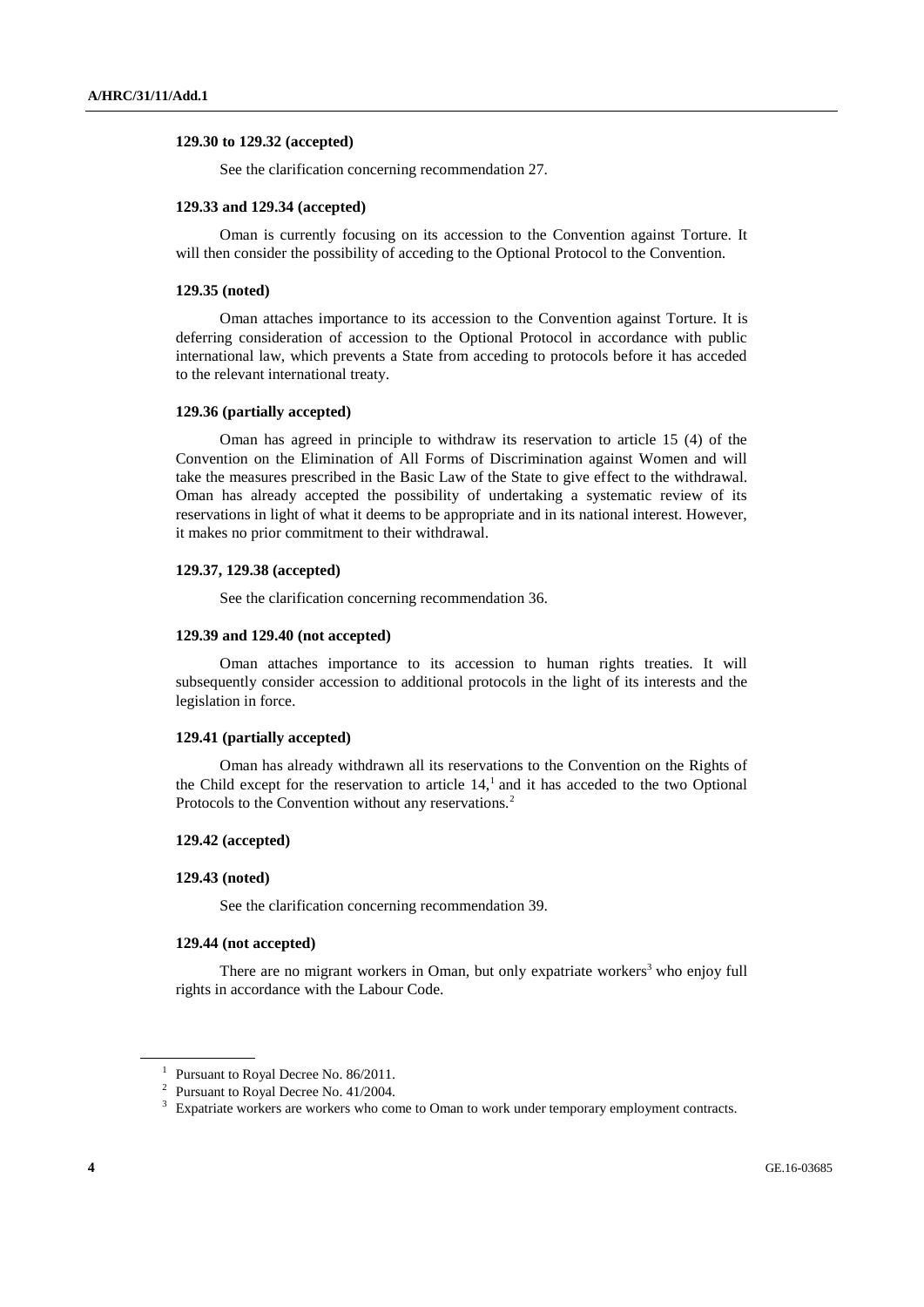## **129.45 and 129.46 (partially accepted)**

Oman prioritizes accession to human rights instruments that have been approved, as stated in the clarifications concerning recommendations 1 and 2, and will subsequently turn its attention to other treaties.

## **129.47 (not accepted)**

See the clarification concerning recommendation 45.

## **129.48 (not accepted)**

See the clarification concerning recommendation 45.

#### **129.49 (not accepted)**

## **129.50 to 129.55 (not accepted)**

## **129.56 (noted)**

Oman is studying the conventions of the International Labour Organization with a view to establishing which conventions are consistent with domestic legislation and coincide with the public interest.

## **129.57 (accepted)**

#### **129.58 (not accepted)**

Omani law guarantees all the rights of domestic workers.

## **129.59 (noted)**

See the clarification concerning recommendation 56.

#### **129.60 (partially accepted)**

See the clarification concerning recommendation 58.

#### **129.61 (partially accepted)**

Oman is endeavouring to increase the participation of citizens in decision-making and attaches importance to action in support of the National Human Rights Commission.

#### **129.62 (accepted)**

**129.63 (accepted)**

#### **129.64 (accepted)**

## **129.65 (partially accepted)**

Gender-based discrimination is prohibited under the Basic Law of the State and the Children's Act. The rights of women in the context of private life are regulated by the Personal Status Act. The Act reflects the provisions of Islamic sharia law, which is the source of legislation in Oman and which in no way discriminates against women.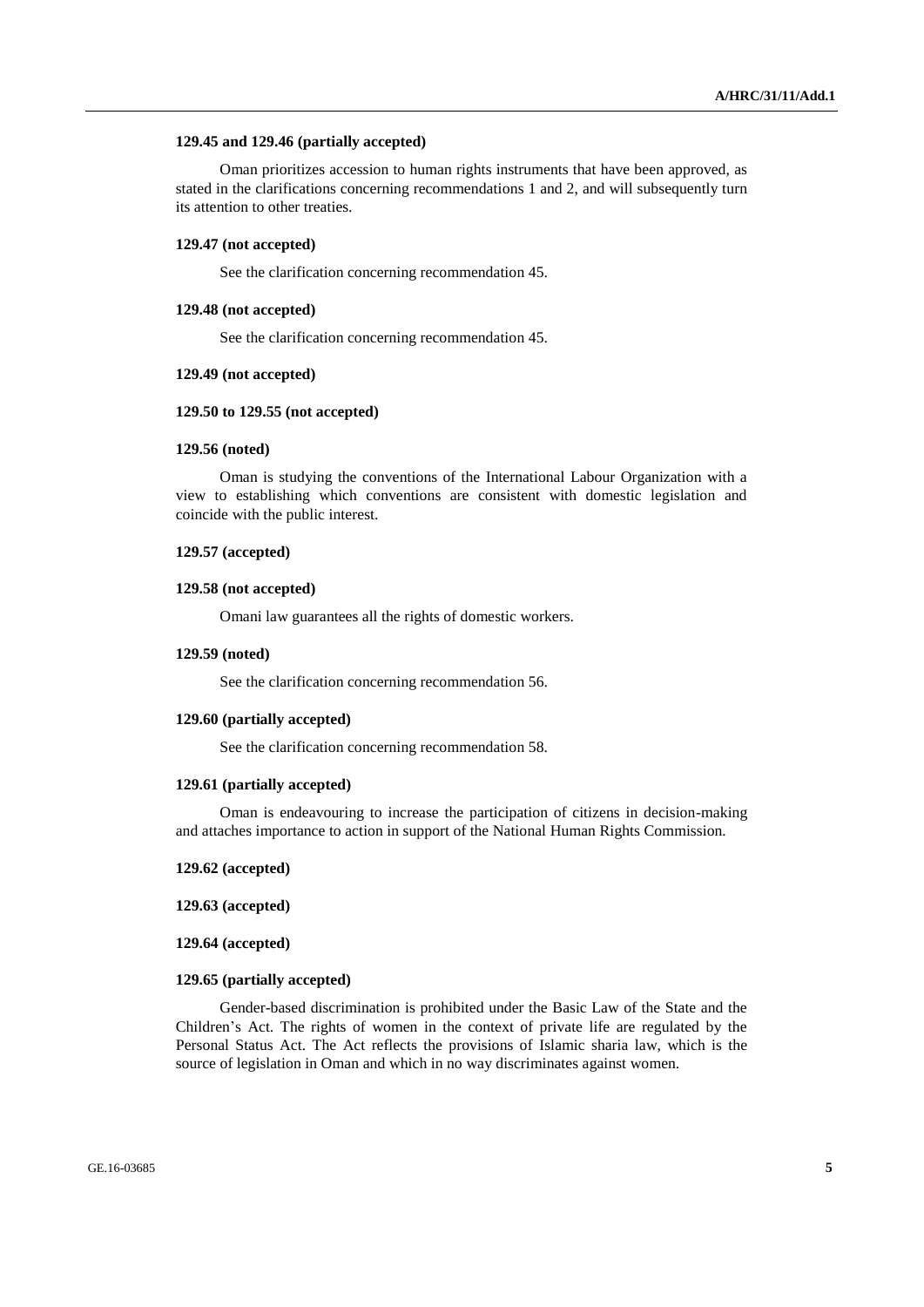## **129.66 (accepted)**

## **129.67 (partially accepted)**

It should be noted, in addition to the clarification concerning recommendation 65 presented above, that the Omani Nationality Act deals with questions of State sovereignty and public order, which may be regulated at the State's will.

#### **129.68 (noted)**

The current legislation in Oman guarantees every child the right to a nationality from birth, in accordance with the Convention on the Rights of the Child, irrespective of the grounds on which they acquire the nationality. It follows that no children born in Oman are stateless.

## **129.69 (not accepted)**

#### **129.70 (partially accepted)**

Article 17 of the Basic Law of the State guarantees equal public rights and duties to all citizens. The reservation to article 9 of the Convention on the Elimination of All Forms of Discrimination against Women cannot be withdrawn because the Omani Nationality Act stipulates that nationality shall be acquired through a blood relationship with the father. The Omani Nationality Act guarantees every child born in Oman the right to a nationality, in accordance with the Convention on the Rights of the Child.

#### **129.71 and 129.72 (partially accepted)**

There is no discrimination against women or girls either in law or in practice, and the Basic Law of the State guarantees the principle of equality among citizens. Nationality is an issue pertaining to State sovereignty and public order, which can be regulated at the State's will.

#### **129.73 to 129.75 (not accepted)**

See the clarification concerning recommendation 70.

#### **129.76 and 129.77 (partially accepted)**

The international treaties to which Oman has acceded form part of domestic law and, according to the provisions of the Basic Law of the State, may not be contravened.

#### **129.78 and 129.79 (not accepted)**

**129.80 (accepted)**

**129.81 (accepted)**

#### **129.82 (partially accepted) already implemented**

There is no need to enact a specific law criminalizing violence against women and domestic violence because the Omani Criminal Code already criminalizes violent acts to which women and children may be subjected. Victims of such violence can have recourse to the competent legal authorities to ensure that perpetrators are held accountable.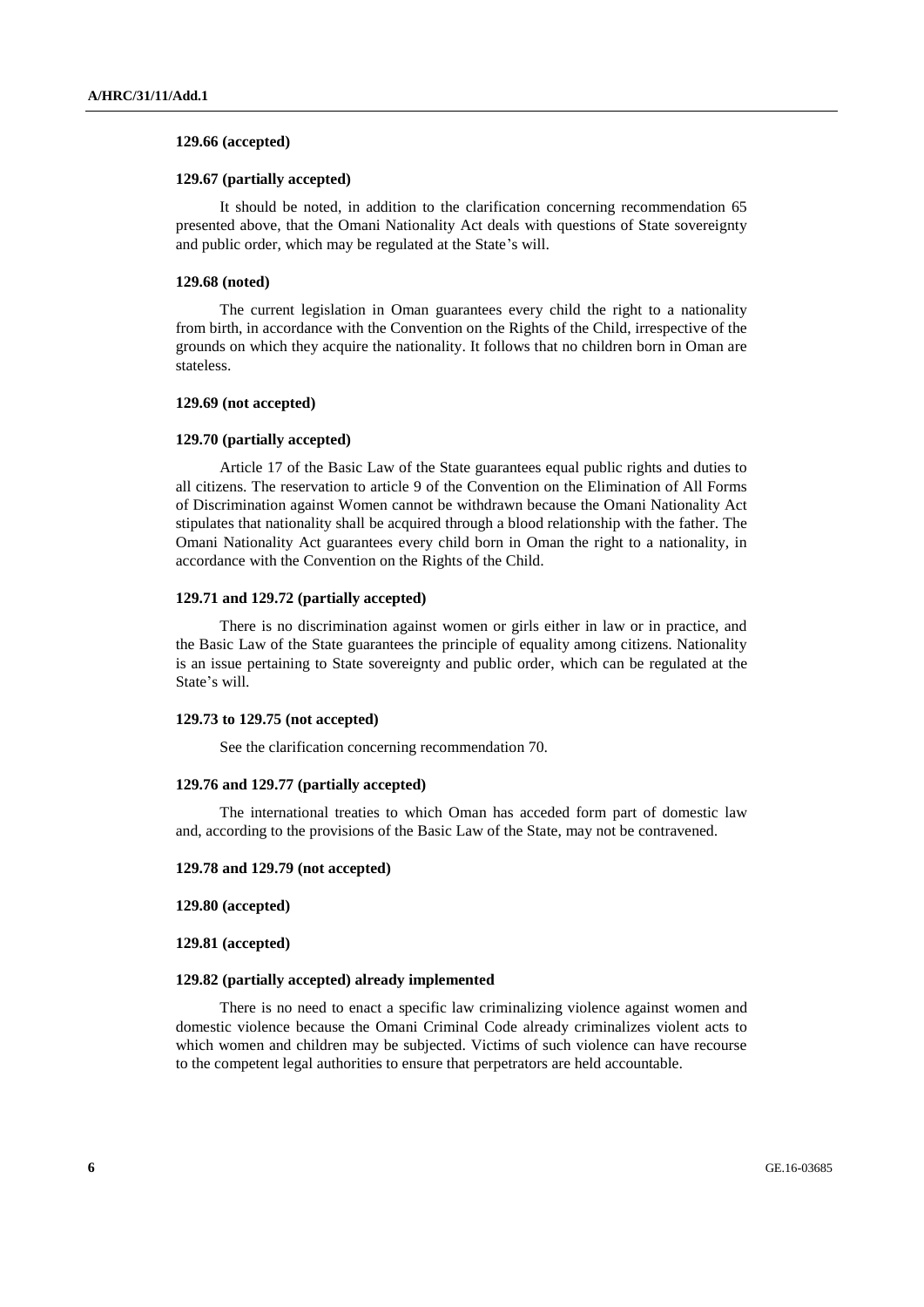#### **129.83 (partially accepted) already implemented**

It should be noted, in addition to the clarification concerning recommendation 82 presented above, that the term "marital rape" does not appear in Omani legislation.

#### **129.84 (accepted)**

## **129.85 (partially accepted)**

See the clarifications concerning the withdrawal of the reservation presented in connection with recommendations 36 and 82. A special procedure exists for receiving complaints of violence against women, and the Omani legislation currently in force guarantees that perpetrators are punished and held accountable and that victims of violence receive compensation.

## **129.86 to 129.88 (accepted)**

## **129.89 (partially accepted) already implemented with regard to discrimination on the basis of sexual orientation**

There is no discrimination on the basis of sexual orientation in Oman, since individuals derive rights from their legal status, regardless of their sexual orientation.

#### **129.90 (accepted)**

#### **129.91 (accepted)**

The right of access to information is guaranteed in Oman unless the information relates to national security or the sanctity of private life. Such information cannot be disclosed because it would undermine security and adversely affect individual rights and the public interest.

#### **129.92 (not accepted)**

The Basic Law of the State guarantees the right to freedom of opinion and of oral, written or other means of expression. However, that right must be exercised in conformity with the basic principles and values of society.

#### **129.93 (not accepted)**

The Community Associations Act regulates the formation and activities of associations.<sup>4</sup>

<sup>&</sup>lt;sup>4</sup> The Community Associations Act authorizes the Ministry of Social Development to consider requests for the registration of community associations. The Ministry is required by the Act to specify the grounds for rejecting a request. Moreover, persons whose request to register an association is rejected may file a complaint with the Minister. If the Minister rejects the complaint, the persons concerned may lodge an appeal with the Administrative Court, an independent judicial body which is authorized, under the Basic Law of the State, to rule on the validity of administrative decrees. The fact that many community associations have been registered recently in Oman confirms the flexibility and transparency of the procedures involved. With a view to ensuring that community associations do not obtain funding illegally, the Act prohibits associations from accepting funds from foreign individuals or organizations.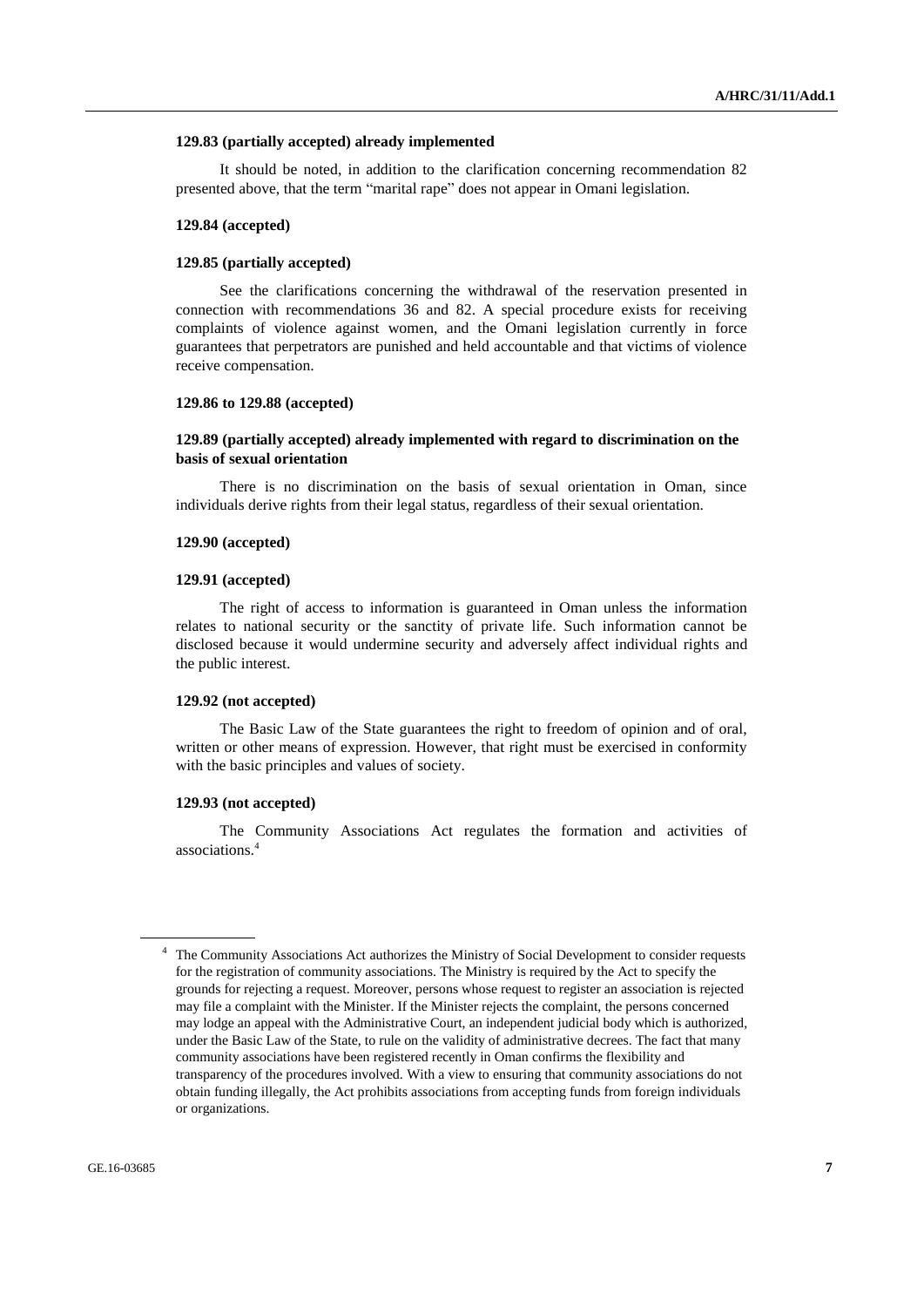## **129.94 (accepted)**

## **129.95 (partially accepted)**

Oman actively contributes to the resolution of material and political problems faced by refugees in the Middle East and other troubled regions. It is committed to remaining neutral in its approach to such issues.

## **129.96 (accepted)**

## **129.97 to 129.101 (noted)**

The National Human Rights Commission was established<sup>5</sup> because Oman was convinced of the important role played by an independent human rights institution. The composition of the Commission, the definition of its mandate and its rules of procedure all reflect the Paris Principles:

- Participation of civil society organizations in its formation;
- Cooperation of government bodies;
- Involvement in the preparation of governmental reports on human rights;
- Granting of a general mandate in the area of human rights in Oman;
- A guarantee of financial independence through the allocation of resources from the general budget.

## **129.102 (accepted)**

## **129.103 (accepted)**

## **129.104 to 129.126 (accepted)**

## **129.127 (partially accepted)**

Oman cooperates with human rights mechanisms by submitting periodic reports to the relevant treaty bodies concerning its progress in implementing the human rights instruments to which it is a party. However, requests received from Special Rapporteurs are considered individually and Oman is not considering the extension of a standing invitation.

## **129.128 and 129.129 (noted)**

## **129.130 (partially accepted)**

The Government is taking steps to address all forms of discrimination, in accordance with its obligations under the Basic Law of the State, the International Convention on the Elimination of All Forms of Racial Discrimination and the Convention on the Elimination of All Forms of Discrimination against Women. Moreover, there are no discriminatory provisions in Omani legislation.

<sup>&</sup>lt;sup>5</sup> Pursuant to Royal Decree No. 124/2008.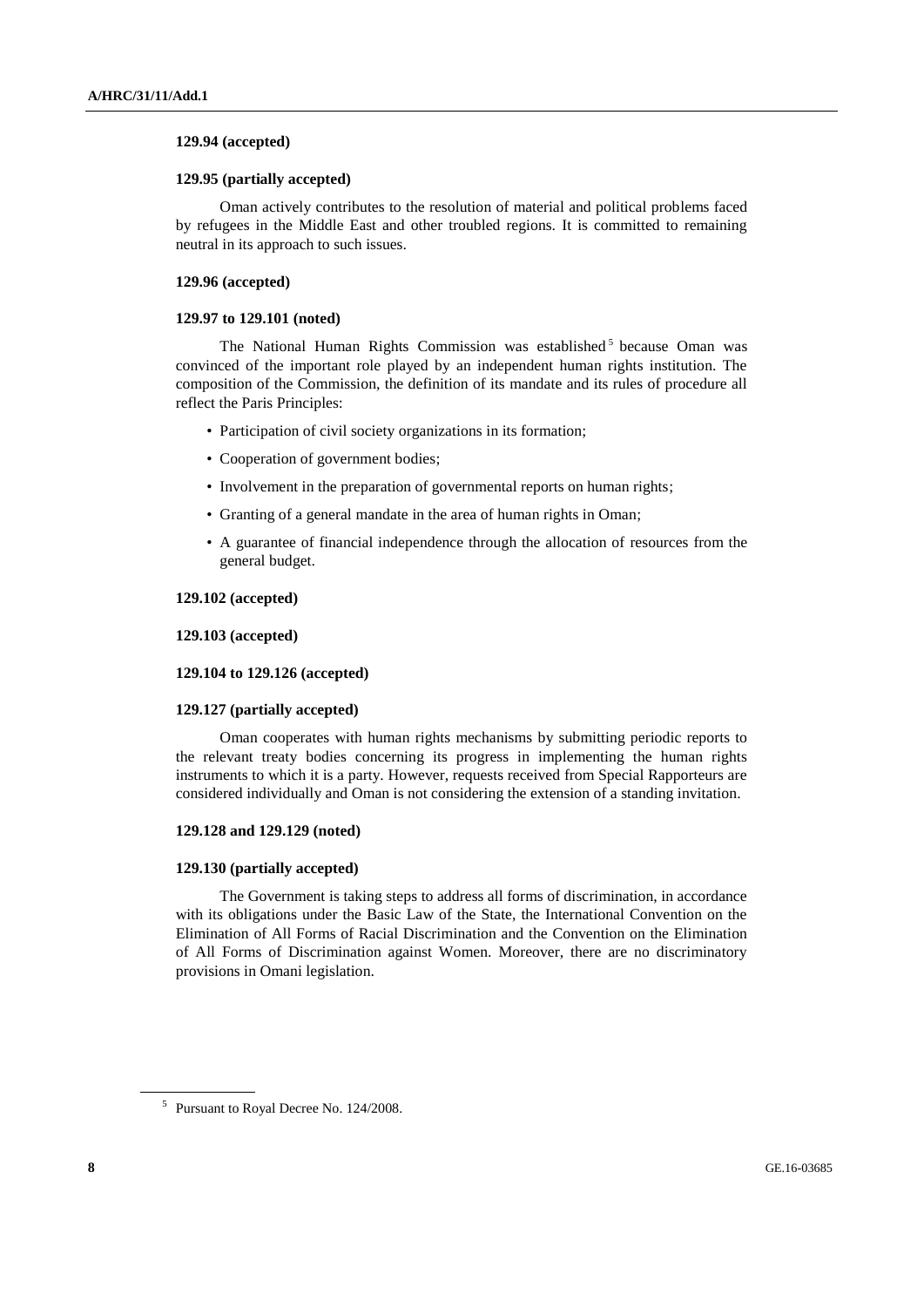#### **129.131 (partially accepted)**

## **129.132 to 129.139 (not accepted)**

The death penalty is imposed under Omani law only for the most serious crimes. It is accompanied by numerous safeguards, which ensure that the scope of its application remains as narrow as possible and that all judicial guarantees are made available prior to its confirmation, including a mandatory appeal procedure before the Supreme Court. The sentence is executed according to precise and specific procedures and only after it has been ratified by the Sultan, who is authorized to issue a pardon. The death penalty is not applicable to children or pregnant women.

#### **129.140 to 129.152 (accepted)**

#### **129.153 (noted)**

The Basic Law of the State guarantees freedom of opinion, expression and peaceful assembly, and freedom of association is guaranteed by the Community Associations Act. Any individual who commits an act that contravenes the current legislation regulating peaceful assembly and association is questioned by the judicial authorities and provided with all the guarantees necessary to exercise the right of defence.

#### **129.154 (noted)**

The Press and Publications Act<sup>6</sup> criminalizes acts that violate individual rights and freedoms, such as acts that incite hatred and strife, lead to immoral behaviour or spread disunity among citizens. This should not, however, be a source of concern because the penalties are imposed by the competent judicial authorities, whose neutrality and impartiality are ensured by the Basic Law of the State and the applicable legislation. Furthermore, a bill amending the Press and Publications Act provides for the abolition of the penalty of imprisonment.

#### **129.155 (noted)**

The Omani Criminal Code does not infringe upon the right of individuals to freedom of opinion and expression provided that the right is exercised in conformity with the law and does not disturb law and order.

## **129.156 (accepted)**

The Press and Publications Act and the Telecommunications Act also guarantee the right to freedom of expression unless it is exercised in a manner that disturbs law and order.

#### **129.157 (accepted)**

#### **129.158 (accepted)**

#### **129.159 (partially accepted)**

Omani laws enshrine the principle of protection of the human rights of all expatriate workers. There is therefore no contradiction between current labour legislation and human rights.

<sup>&</sup>lt;sup>6</sup> Issued pursuant to Royal Decree No. 49/84.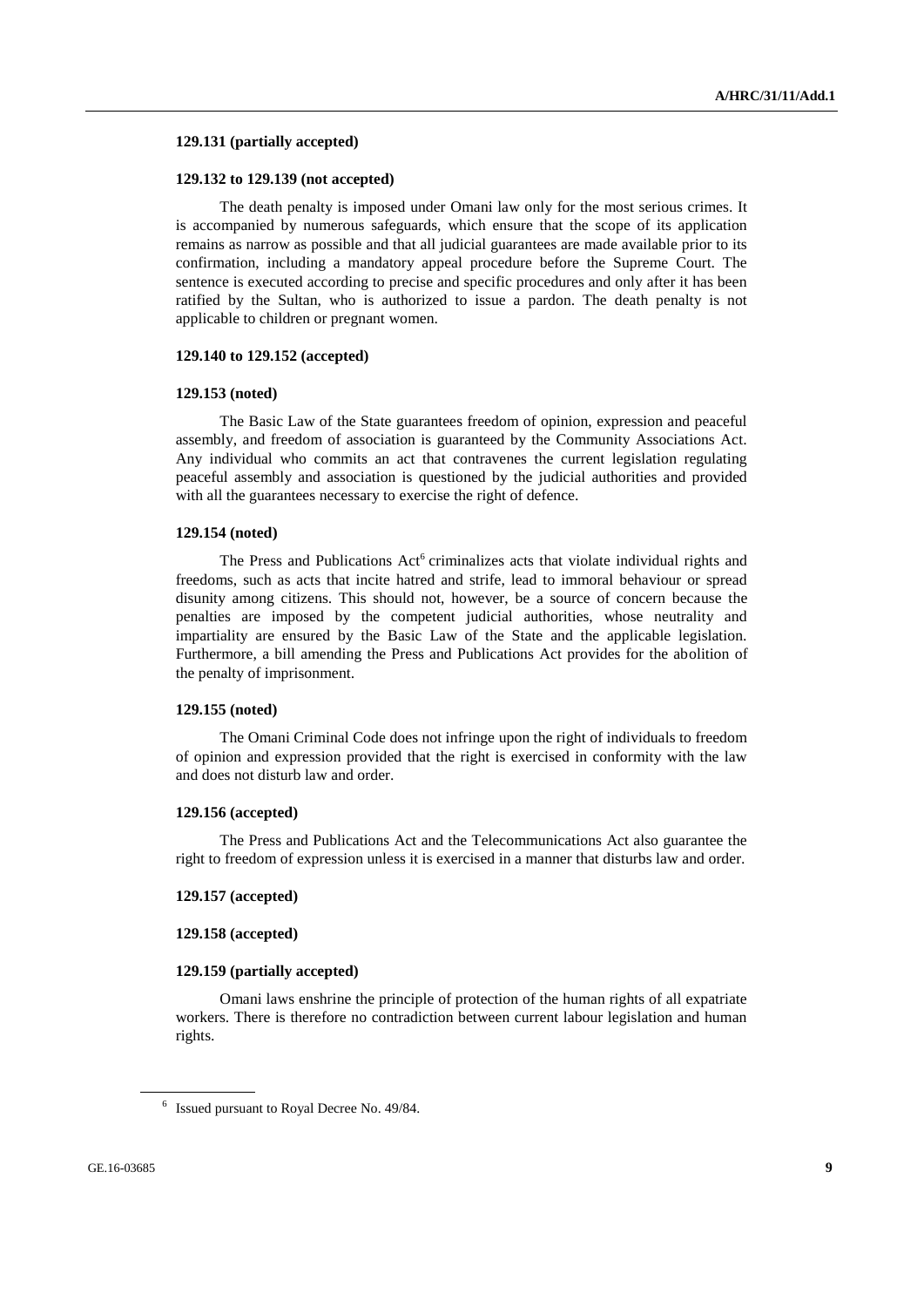#### **129.160 (partially accepted)**

Omani legislation guarantees freedom of assembly when it is peaceful and does not disturb law and order. The law punishes acts that can cause peaceful assembly to lead to disturbances of law and order or public morals or to infringements of the law.

## **129.161 (accepted)**

#### **129.162 (accepted)**

The right to peaceful assembly is enshrined in the legislation unless it leads to a disturbance of law and order. Such assembly does not require registration or approval unless it may lead to a disturbance of law and order.

## **129.163 (noted)**

Access to justice is a right available to all persons. An official accused of any offence is investigated by the competent judicial authorities.

## **129.164 (partially accepted)**

The law guarantees the right to peaceful assembly and the right of association. It is not possible to remove all restrictions on peaceful assembly as their purpose is to ensure that such assemblies remain peaceful and do not disturb law and order or violate the rights of others.

## **129.165 (partially accepted)**

Freedom of association is guaranteed under the Community Associations Act. Associations established in accordance with the law may exercise their activities without let or hindrance.

## **129.166 (not accepted)**

The implementation of article 134 of the Omani Penal Code does not affect the right to peaceful assembly and the right of association, since its scope is limited to associations that are hostile to the basic principles of Omani society.

## **129.167 to 129.169 (not accepted)**

#### **129.170 (partially accepted)**

Oman is continuing to draft amendments to legislation regulating freedom of peaceful assembly and freedom of association.

#### **129.171 (not accepted)**

#### **129.172 (accepted)**

#### **129.173 (partially accepted)**

The right to freedom of opinion and of oral, written or other means of expression is guaranteed by the Basic Law of the State provided that the exercise of that right does not violate laws regulating the right of expression and does not disturb law and order or cause harm to others.